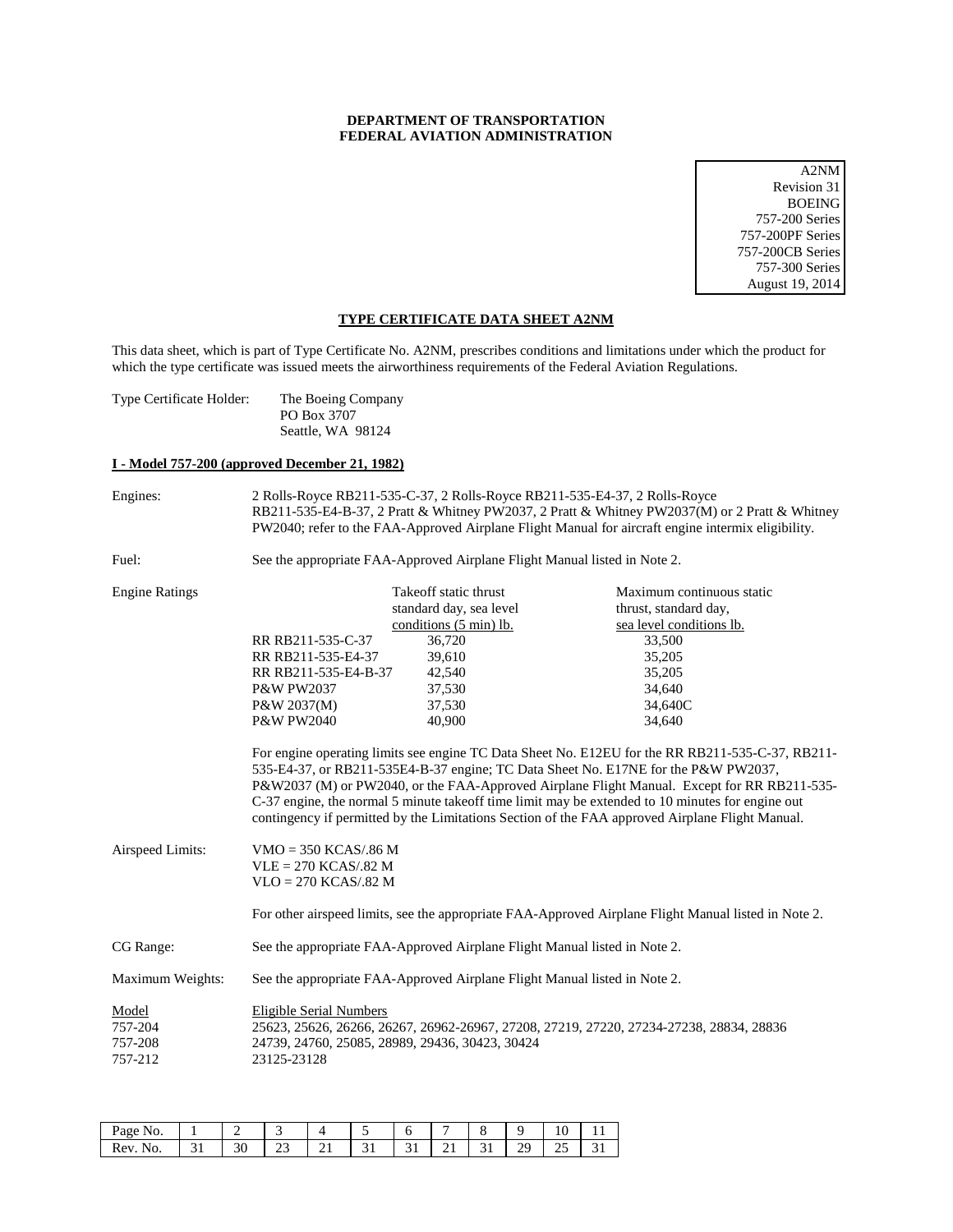# *I. Model 757-200 (cont'd):*

| Model   | <b>Eligible Serial Numbers</b>                                                                            |
|---------|-----------------------------------------------------------------------------------------------------------|
| 757-222 | 24622-24627, 24743, 24744, 24763, 24780, 24799, 24809, 24810, 24839, 24840, 24860, 24861, 24871,          |
|         | 24872, 24890, 24891, 24931, 24932, 24977, 24978, 24994, 24995, 25018, 25019, 25042, 25043, 25072,         |
|         | 25073, 25129, 25130, 25156, 25157, 25222, 25223, 25252, 25253, 25276, 25277, 25322, 25323, 25367,         |
|         | 25368, 25396-25399, 25698, 26641, 26644, 26647, 26650, 26653, 26654, 26657, 26660, 26661, 26664,          |
|         | 26665, 26666, 26669, 26670, 26673, 26674, 26677, 26678, 26681, 26682, 26685, 26686, 26689, 26690,         |
|         | 26693, 26694, 26697, 26698, 26701, 26702, 26705, 26706, 26709, 26710, 26713, 26717, 28142-28145,          |
|         | 28707, 28708, 28748-28751                                                                                 |
| 757-223 | 24486-24491, 24524-24526, 24577-24617, 25294-25301, 25333-25343, 25695-25697, 25730, 25731,               |
|         | 26972-26977, 26980, 27051-27058, 27446, 27447, 29423-29428, 29589-29594, 31308, 32379-32400               |
| 757-224 | 27291-27302, 27555-27567, 28966-28971, 29281-29285, 30229, 30351-30354                                    |
| 757-225 | 22191-22211, 22611, 22612, 22688-22691                                                                    |
| 757-230 | 24737, 24738, 24747-24749, 25140, 25436-25441, 25901, 26433-26436                                         |
| 757-231 | 28479-28488, 29378, 29385, 29954, 30319, 30338-30340                                                      |
| 757-232 | 22808-22823, 22907-22920, 23612-23615, 23760-23763, 23993-23998, 24216-24218, 24372, 24389-               |
|         | 24396, 24419-24422, 24972, 24991, 24992, 25012, 25013, 25034, 25035, 25141, 25142, 25331, 25332,          |
|         | 25977-25983, 26955-26958, 27103, 27104, 27585-27589, 29724-29728, 29911, 29970, 30187, 30188,             |
|         | 30234, 30318, 30337, 30395-30397, 30422, 30480-30486, 30777, 30838, 30839                                 |
| 757-236 | 22172-22190, 23227, 23398-23400, 23492, 23493, 23532, 23533, 23710, 23975, 24072-24074, 24101,            |
|         | 24102, 24118-24122, 24266-24268, 24370, 24371, 24397, 24398, 24771, 24772, 24792-24794, 24882,            |
|         | 25053, 25054, 25059, 25060, 25133, 25592, 25593, 25597, 25598, 25620, 25806-25808, 28665-28667,           |
|         | 29113-29115, 29941-29946                                                                                  |
| 757-251 | 23190-23209, 23616-23620, 23842-23846, 24263-24265, 26482-26501, 33391-33393                              |
| 757-256 | 26239-26254, 29306-29312, 30052                                                                           |
| 757-258 | 23917, 23918, 24254, 24884, 25036, 26053, 26054, 27622                                                    |
|         |                                                                                                           |
| 757-260 | 25014, 25353, 26057, 26058                                                                                |
| 757-21B | 24014-24016, 24330, 24331, 24401, 24402, 24714, 24758, 24774, 25083, 25258, 25259, 25884, 25888-<br>25890 |
| 757-21K | 28674                                                                                                     |
| 757-22K | 28336, 28337, 30863                                                                                       |
| 757-22L | 29304, 29305, 30834                                                                                       |
| 757-23A | 24289-24293, 24527, 24528, 24566, 24567, 24636, 24923, 24924, 25345, 25487-25495                          |
| 757-23N | 27598, 27971-27976, 29330, 30232, 30233, 30548, 30735, 30886, 30887                                       |
| 757-23P | 28338, 30060, 30061                                                                                       |
| 757-24Q | 28463                                                                                                     |
| 757-25C | 25898-25900, 27513, 27517, 32941, 32942, 34008, 34009                                                     |
| 757-25F | 28718, 30757, 30758                                                                                       |
| 757-26D | 24471-24473, 27152, 27183, 27342, 27681, 28446, 33959-33961, 33966, 33967                                 |
| 757-27A | 29607-29611                                                                                               |
| 757-27B | 24135-24137, 24838                                                                                        |
| 757-28A | 23767, 23822, 24017, 24235, 24260, 24367-24369, 24543, 24544, 25621, 25622, 26269, 26274-26277,           |
|         | 27621, 28161, 28164, 28166, 28171, 28174, 28203, 28833, 28835, 29381, 30043, 32446- 32449, 33098-         |
|         | 33101                                                                                                     |
| 757-28S | 29215-29217, 32341-32343                                                                                  |
| 757-29J | 27203, 27204                                                                                              |
| 757-2B6 | 23686,23687                                                                                               |
| 757-2B7 | 27122-27124, 27144-27148, 27198-27201, 27244-27246, 27303, 27805-27811                                    |
| 757-2F8 | 23850                                                                                                     |
|         |                                                                                                           |
| 757-2G4 | 29025-29028                                                                                               |
| 757-2G5 | 23118, 23119, 23651, 23928, 23929, 23983, 24176, 24451, 24497, 26278, 28112, 29379, 29488, 29489,         |
|         | 30394                                                                                                     |
| 757-2G7 | 24233, 24522, 24523                                                                                       |
| 757-2J4 | 25155, 25220                                                                                              |
| 757-2K2 | 26330, 26633-26635                                                                                        |
| 757-2M6 | 23452-23454                                                                                               |
| 757-2Q8 | 24964, 24965, 25044, 25131, 25624, 26268, 26270-26273, 26332, 27351, 27599, 27620, 27623-27625,           |
|         | 28160, 28162, 28163, 28165, 28167-28170, 28172, 28173, 29377, 29380, 29382, 29442, 29443, 30044-          |
|         | 30046                                                                                                     |
| 757-2S7 | 23321-23323, 23566-23568                                                                                  |
| 757-2T7 | 22780, 22781, 22960, 23293, 23770, 23895, 24104, 24105                                                    |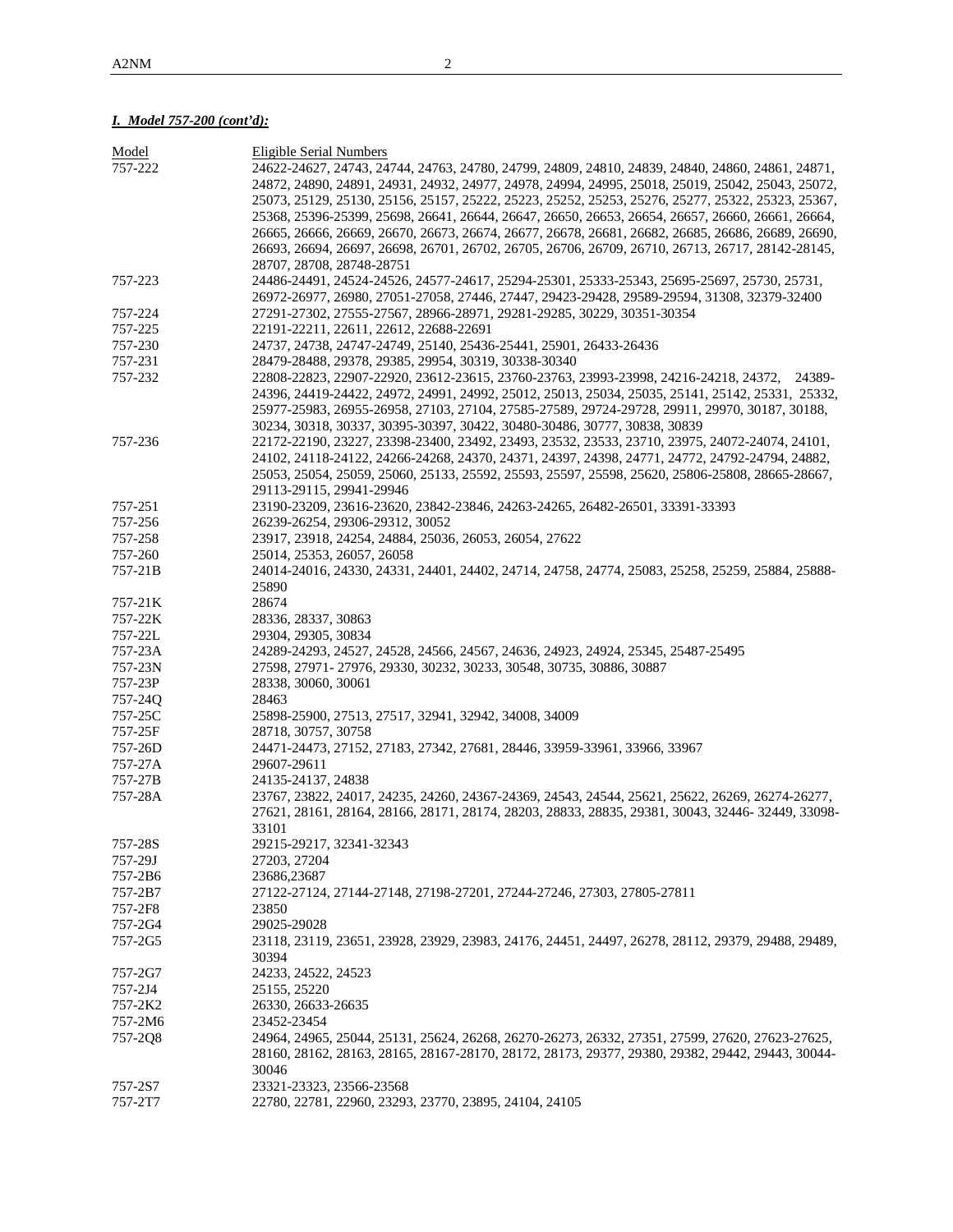## *I. Model 757-200 (cont'd):*

| Model   | Eligible Serial Numbers                                                   |
|---------|---------------------------------------------------------------------------|
| 757-2Y0 | 25240, 25268, 26151-26156, 26158, 26160, 26161                            |
| 757-2Z0 | 25885-25887, 27258-27260, 27269, 27270, 27367, 27511, 27512, 29792, 29793 |

### **II - Model 757-200PF (approved September 3, 1987)**

The Model 757-200PF (Package Freighter) is a derivative of the Model 757-200 and is designed for commercial transportation of palletized and bulk cargo. Major configuration changes from the Model 757-200 are as follows:

One main cargo compartment door, with an opening 134 inches wide and 86.5 inches high, is installed in the left side of the forward fuselage.

All passenger doors are deleted and a new crew entry door is added to the forward left side.

All passenger windows are deleted.

Passenger floor is modified for cargo pallets or containers.

A 9G cargo barrier is installed behind the flight deck.

The Maximum Zero Fuel Weight and Maximum Landing Weight are increased.

Engines: 2 Pratt & Whitney PW2037, 2 Pratt & Whitney PW2037(M), 2 Pratt & Whitney PW2040, or 2 Rolls-Royce RB211-535-E4-37, 2 Rolls Royce RB211-535-E4-B-37; refer to FAA-Approved Airplane Flight Manual for aircraft engine intermix eligibility.

Fuel: See the appropriate FAA-Approved Flight Manual listed in Note 2.

| Take off static thrust<br>standard day, sea level | Maximum continuous static<br>thrust, standard day, |
|---------------------------------------------------|----------------------------------------------------|
|                                                   | sea level conditions lbs.                          |
| 37,530                                            | 34,640                                             |
| 37,530                                            | 34,640                                             |
| 40,900                                            | 34,640                                             |
| 39.610                                            | 35,205                                             |
| RR RB211-535-E4-B-37<br>42,540                    | 35,205                                             |
|                                                   | conditions (5 min) lb.                             |

For engine operating limits, see engine TC Data Sheet No. E17NE for the P&W PW2037, PW2037(M) or PW2040; engine TC Data Sheet No. E12EU for RR RB211-535-E4-37, RB211-535-E4-B-37; or the FAA-Approved Airplane Flight Manual. The normal 5 minute takeoff time limit may be extended to 10 minutes for engine out contingency if permitted by the Limitations Section of the FAA approved Airplane Flight Manual.

| Airspeed Limits: | $VMO = 350 KCAS/86 M$   |
|------------------|-------------------------|
|                  | $VLE = 270 KCAS/0.82 M$ |
|                  | $VLO = 270 KCAS/0.82 M$ |
|                  |                         |

For other airspeed limits, see the appropriate FAA-Approved Airplane Flight Manual listed in Note 2.

CG Range: See the appropriate FAA-Approved Flight Manual listed in Note 2.

Maximum Weights: See the appropriate FAA-Approved Flight Manual listed in Note 2.

| Model     | Eligible Serial Numbers                                                                |
|-----------|----------------------------------------------------------------------------------------|
| 757-23APF | 24456, 24635, 24868, 24971                                                             |
| 757-24APF | 23723-23732, 23851-23855, 23903-23907, 25281, 25324, 25325, 25369, 25370, 25457-25486, |
|           | 27386-27390, 27735-27739, 28265-28269, 28842-28846                                     |
| 757-260PF | 24845                                                                                  |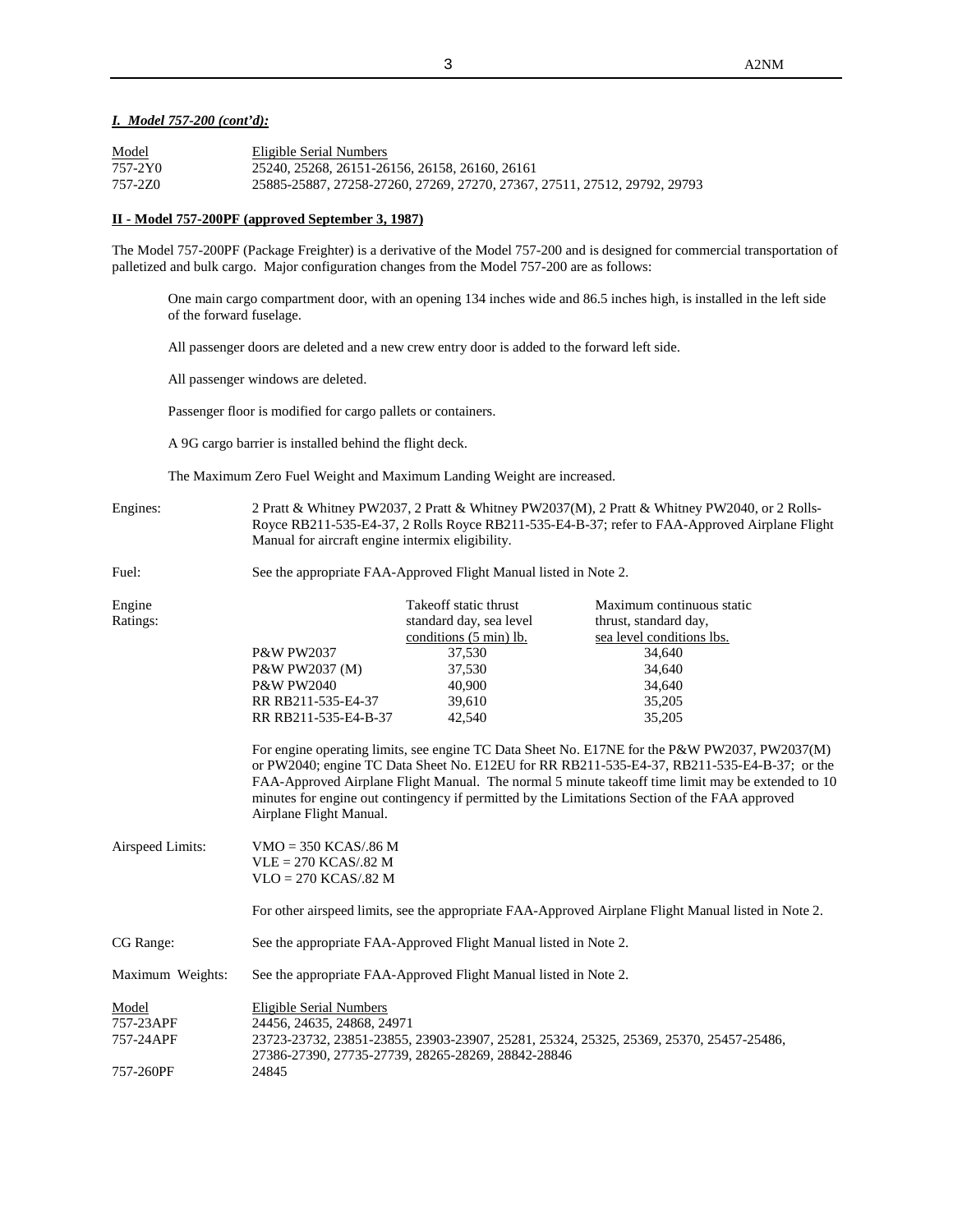A2NM 4

# **III - Model 757-200CB (approved September 7, 1988)**

The Model 757-200CB (Combi) is a derivative of the Model 757-200 and is designed for commercial transportation of passengers and a maximum of two cargo pallets.

A partition is installed between the passenger and main deck cargo.

| Engines:               | 2 Rolls-Royce RB211-535-E4-37 engines.                                                                  |                                                                                                                                                                           |                                                                                                                                                                                                       |  |  |
|------------------------|---------------------------------------------------------------------------------------------------------|---------------------------------------------------------------------------------------------------------------------------------------------------------------------------|-------------------------------------------------------------------------------------------------------------------------------------------------------------------------------------------------------|--|--|
| Fuel:                  | See the appropriate FAA-Approved Flight Manual listed in Note 2.                                        |                                                                                                                                                                           |                                                                                                                                                                                                       |  |  |
| <b>Engine Ratings:</b> | RR RB211-535-E4-37                                                                                      | Takeoff static thrust<br>standard day, sea level<br>conditions (5 min) lb.<br>39,610                                                                                      | Maximum continuous<br>static thrust, standard day<br>sea level conditions lb.<br>35,205                                                                                                               |  |  |
|                        | Airplane Flight Manual.                                                                                 | minutes for engine out contingency if permitted by the Limitations Section of the FAA approved                                                                            | For engine operating limits see engine TC Data Sheet No. E12EU for the RR RB211-535-E4-37 or the<br>FAA-Approved Airplane Flight Manual. The normal 5 minute takeoff time limit may be extended to 10 |  |  |
| Airspeed Limits:       | $VMO = 350 KCAS/0.86 M$<br>$VLE = 270 KCAS/0.82 M$<br>$VLO = 270 KCAS/0.82 M$                           |                                                                                                                                                                           |                                                                                                                                                                                                       |  |  |
|                        | For other airspeed limits, see the appropriate FAA-Approved<br>Airplane Flight Manual listed in Note 2. |                                                                                                                                                                           |                                                                                                                                                                                                       |  |  |
| CG Range:              | See the appropriate FAA-Approved Flight Manual listed in Note 2.                                        |                                                                                                                                                                           |                                                                                                                                                                                                       |  |  |
| Maximum Weights:       |                                                                                                         | See the appropriate FAA-Approved Flight Manual listed in Note 2.                                                                                                          |                                                                                                                                                                                                       |  |  |
| Model<br>757-2F8CB     | Eligible Serial Numbers<br>23863                                                                        |                                                                                                                                                                           |                                                                                                                                                                                                       |  |  |
|                        | IV - Model 757-300 (approved January 22, 1999)                                                          |                                                                                                                                                                           |                                                                                                                                                                                                       |  |  |
| Engines:               |                                                                                                         | C-37. Refer to FAA-Approved Airplane Flight Manual for aircraft engine intermix eligibility.<br>Approved Airplane Flight Manual for aircraft engine intermix eligibility. | 2 Rolls-Royce RB211-535E4-37 or 2 Rolls-Royce RB211-535E4-B-37 or 2 Rolls-Royce RB211-535E4-<br>2 Pratt & Whitney PW2037, 2 Pratt & Whitney PW2040, or 2 Pratt & Whitney PW2043. Refer to FAA-        |  |  |
| Fuel:                  |                                                                                                         | See the appropriate FAA-Approved Airplane Flight Manual listed in Note 2.                                                                                                 |                                                                                                                                                                                                       |  |  |
| <b>Engine Ratings:</b> |                                                                                                         | Takeoff static thrust,<br>standard day, sea level<br>conditions, (5 min), lbs.                                                                                            | Maximum continuous static<br>thrust, standard day, sea<br>level conditions, lb.                                                                                                                       |  |  |

P & W PW2040 40,900 34,640<br>
P & W PW2043 43,000 36,420 P & W PW2043 For engine operating limits, see engine TC Data Sheet No. E12EU for the RB211-535E4-37, RB211- 535E4-B-37 or RB211-535E4-C-37 engine or FAA-approved Airplane Flight Manual.

RR RB211-535E4-37 39,610 35,205 RR RB211-535E4-B-37 42,540 35,205 RR RB211-535E4-C-37 42,540 35,205 P & W PW2037 37,530 34,640<br>
P & W PW2040 40,900 34,640

For PW2037, PW2040 and PW2043 engine operating limits see engine TC Data Sheet E17NE or the FAA-Approved Airplane Flight Manual. The normal 5 minute takeoff time limit may be extended to 10 minutes for engine out contingency if permitted by the Limitations Section of the FAA approved Airplane Flight Manual.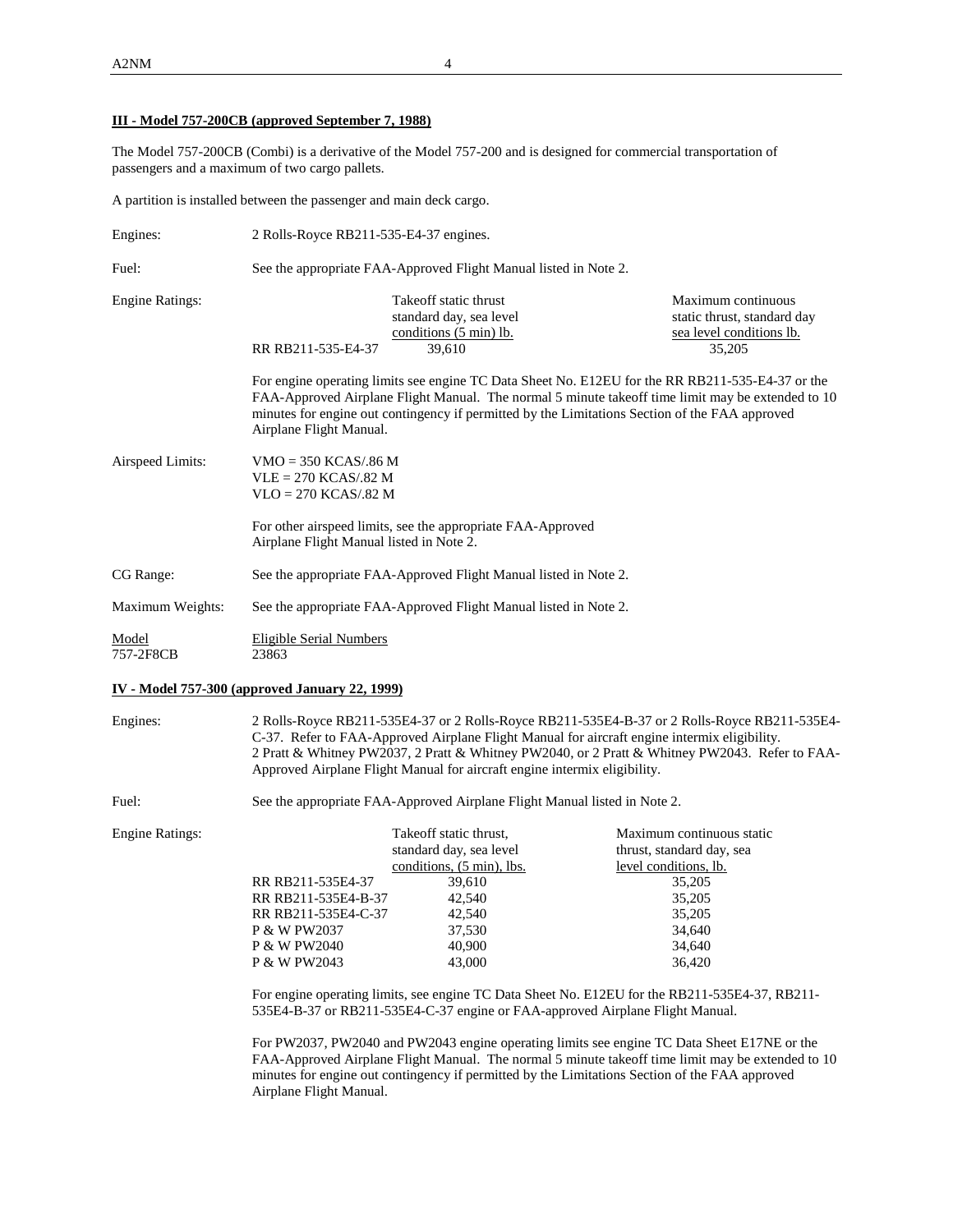# *Model 757-300 (cont'd):*

| Airspeed Limits:                      | $VMO = 350 KCAS/0.86 M$<br>$VLE = 270 KCAS/0.82 M$<br>$VLO = 270 KCAS/0.82 M$                                                                                                                                                                                                                                                                                                                                                                                                                                                                                                                                                                                                                                                             |  |
|---------------------------------------|-------------------------------------------------------------------------------------------------------------------------------------------------------------------------------------------------------------------------------------------------------------------------------------------------------------------------------------------------------------------------------------------------------------------------------------------------------------------------------------------------------------------------------------------------------------------------------------------------------------------------------------------------------------------------------------------------------------------------------------------|--|
|                                       | For other airspeed limits, see the appropriate FAA-Approved Airplane Flight Manual listed in Note 2.                                                                                                                                                                                                                                                                                                                                                                                                                                                                                                                                                                                                                                      |  |
| CG Range:<br>Maximum Weights:         | See the appropriate FAA-Approved Airplane Flight Manual listed in Note 2.<br>See the appropriate FAA-Approved Airplane Flight Manual listed in Note 2.                                                                                                                                                                                                                                                                                                                                                                                                                                                                                                                                                                                    |  |
| Model<br>757-308                      | <b>Eligible Serial Numbers</b><br>29434                                                                                                                                                                                                                                                                                                                                                                                                                                                                                                                                                                                                                                                                                                   |  |
| 757-324<br>757-330                    | 32810-32818<br>29012-29023, 30030                                                                                                                                                                                                                                                                                                                                                                                                                                                                                                                                                                                                                                                                                                         |  |
| 757-351                               | 32981-32996                                                                                                                                                                                                                                                                                                                                                                                                                                                                                                                                                                                                                                                                                                                               |  |
| 757-3CQ                               | 32241, 32242                                                                                                                                                                                                                                                                                                                                                                                                                                                                                                                                                                                                                                                                                                                              |  |
| 757-3E7                               | 30178, 30179                                                                                                                                                                                                                                                                                                                                                                                                                                                                                                                                                                                                                                                                                                                              |  |
| 757-33N                               | 32584-32593, 33525, 33526                                                                                                                                                                                                                                                                                                                                                                                                                                                                                                                                                                                                                                                                                                                 |  |
| Data Pertinent to all Models:         |                                                                                                                                                                                                                                                                                                                                                                                                                                                                                                                                                                                                                                                                                                                                           |  |
|                                       | Production Basis: Production Certificate No. 700                                                                                                                                                                                                                                                                                                                                                                                                                                                                                                                                                                                                                                                                                          |  |
| Minimum Crew:                         | Two $(2)$ pilot and co-pilot.                                                                                                                                                                                                                                                                                                                                                                                                                                                                                                                                                                                                                                                                                                             |  |
|                                       | For 757-200CB: The airplane minimum crew must include an individual who is dedicated, trained<br>cargo fire fighter when cargo is carried in the main deck Class "B" cargo compartment. This required<br>crew member is in addition to those required by FAR 121.385 and 121.391.                                                                                                                                                                                                                                                                                                                                                                                                                                                         |  |
| <b>Maximum Passengers:</b>            | For 757-200 and 757-200CB airplanes the total passenger capacity is limited to:<br>219 (Four pair of Type I exits)<br>239 (Three pair of Type I exits plus one pair of improved Type I exits at Door No. 2). See Note 5.<br>224 (Three pair of Type I exits plus two pair of Type III exits)<br>164 (757-200CB in two pallet main deck cargo configuration), limited by 25.807(c)<br>0 (757-200PF) 2 crew, 5 persons per Exemption No. 4808<br>For 757-300 airplanes, the total passenger capacity is limited to:<br>275 (Three pair of Type C exits, one pair of Type I exits and two pair of Type III exits).<br>295 (Two pair of Type C exits, one pair of Type B exits, one pair of Type I exits, and two pair of Type<br>III exits). |  |
| Maximum<br>Baggage/Cargo:             | See Weight and Balance Manual Boeing Document No. D043N302.                                                                                                                                                                                                                                                                                                                                                                                                                                                                                                                                                                                                                                                                               |  |
| Fuel and Oil<br>Capacities:           | See Weight and Balance Manual Boeing Document No. D043N302.                                                                                                                                                                                                                                                                                                                                                                                                                                                                                                                                                                                                                                                                               |  |
| <b>Maximum Operating</b><br>Altitude: | 42,000 ft.                                                                                                                                                                                                                                                                                                                                                                                                                                                                                                                                                                                                                                                                                                                                |  |
| Leveling Means:                       | Two inclinometers, plumb bob support and target (scale), right main gear well.                                                                                                                                                                                                                                                                                                                                                                                                                                                                                                                                                                                                                                                            |  |
| Datum:                                | Sta. 0.0, located 159 inches forward of airplane nose (B.S.159)                                                                                                                                                                                                                                                                                                                                                                                                                                                                                                                                                                                                                                                                           |  |
| MAC:                                  | 199.7 inches                                                                                                                                                                                                                                                                                                                                                                                                                                                                                                                                                                                                                                                                                                                              |  |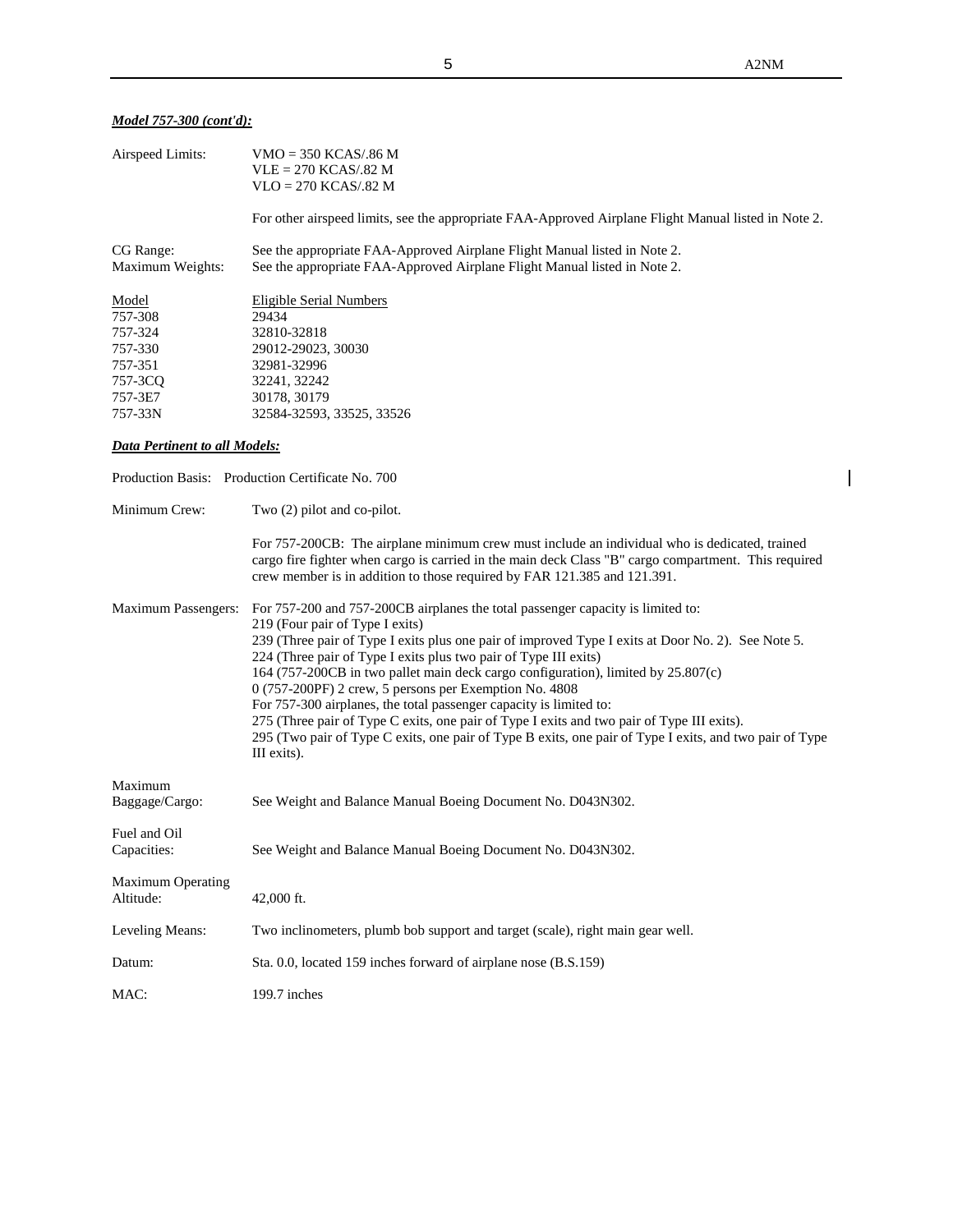## Da*ta Pertinent to All Models (cont'd):*

| Control Surface |                                                                                                                                                                 |
|-----------------|-----------------------------------------------------------------------------------------------------------------------------------------------------------------|
| Movements:      | 757-200 Series: Control surfaces must be rigged in accordance with Boeing Drawings 251N1001,<br>251N2001, 251N3001, 251N4001, 251N5001, 254N1001, and 275N2001. |
|                 | 757-300 Series: Control surfaces must be rigged in accordance with Boeing Drawings: Lateral and                                                                 |
|                 | Speedbrake Control 251N1018; Elevator Control System 251N2007; Rudder Control System                                                                            |
|                 | 251N3038; Stabilizer Trim Control 251N2001                                                                                                                      |

Compliance with the following optional requirements has been established for all Models:

Ditching Provision 25.801 (Overwater operation can be approved when the aircraft has been equipped and has been approved according to FAR 25.801)

Ice Protection Provisions 25.1419

Required Equipment: The basic required equipment as prescribed in the applicable Federal Aviation Regulations must be installed in the aircraft.

Service Information: The following Boeing "Structural Repair Manual" Documents are FAA-approved:

| 757-200   | D634N201 |
|-----------|----------|
| 757-200CB | D634N211 |
| 757-200PF | D634N210 |
| 757-300   | D634N230 |

Compliance with 14 CFR §26:

Based on 14 CFR §21.101(g) for changes made to TCs applicable provisions of 14 CFR part 26 are included in the certification basis. For any future 14 CFR part 26 amendments, the holder of this TC must demostrate compliance with the applicable sections

Compliance has been found for the following regulations at Amendment 26-0: 26.11 Compliance has been found for the following regulations at Amendment 26-1: 26.43, 26.45, 26.47, and 26.49 Compliance has been found for the following regulations at Amendment 26-3: 26.33

Exemptions from 14 CFR part 25:

Partial Time-Limited Exemption from 14 CFR §25.853(a), appendix F, paragraph (a)(1)(i), Testing on Large Interior Panels, granted through November 28, 2011. (Exemption No. 9791, November 28, 2008, Exemption No. 9791B, March 1, 2010, Exemption No. 9791C, February 4, 2011)

Service Bulletins and other service information when FAA-approved will carry a statement to that effect.

#### **Certification Basis for 757-200:**

Federal Aviation Regulations (FAR) Part 25 with Amendments 25-1 through 25-45 effective December 1, 1978, except Section 25.109 Amendment 25-38, 25.345 Amendment 25-46, 25.351(a) Amendment 25-46, 25.365(e)(1) and (2) Amendment 25-54 (aft cargo compartment); 25.365(e)(1) and (2) Amendment 25-0 (forward cargo compartment) (See Note 11); 25.571 Amendment 25-45, 25.629 Amendment 25-46,25.697 Amendment 25-46, 25.733 Amendment 25-49, 25.803(c) and (d) Amendment 25-46, 25.901(d), 25.1103(a),(b)(2),(d), (e), and (f) Amendment 25-46, 25.1142 and 25.1522 Amendment 25-46.

Federal Aviation Regulations (FAR) Part 36 with Amendments 36-1 through 36-12 effective August 1, 1981.

Stage 3 or Stage 4 Noise Compliance: Stage 4 Amendment 28 noise compliance with the appropriate Service Bulletin, see the appropriate FAA-Approved Airplane Flight Manual listed in Note 2.

Special Federal Aviation Regulation 27.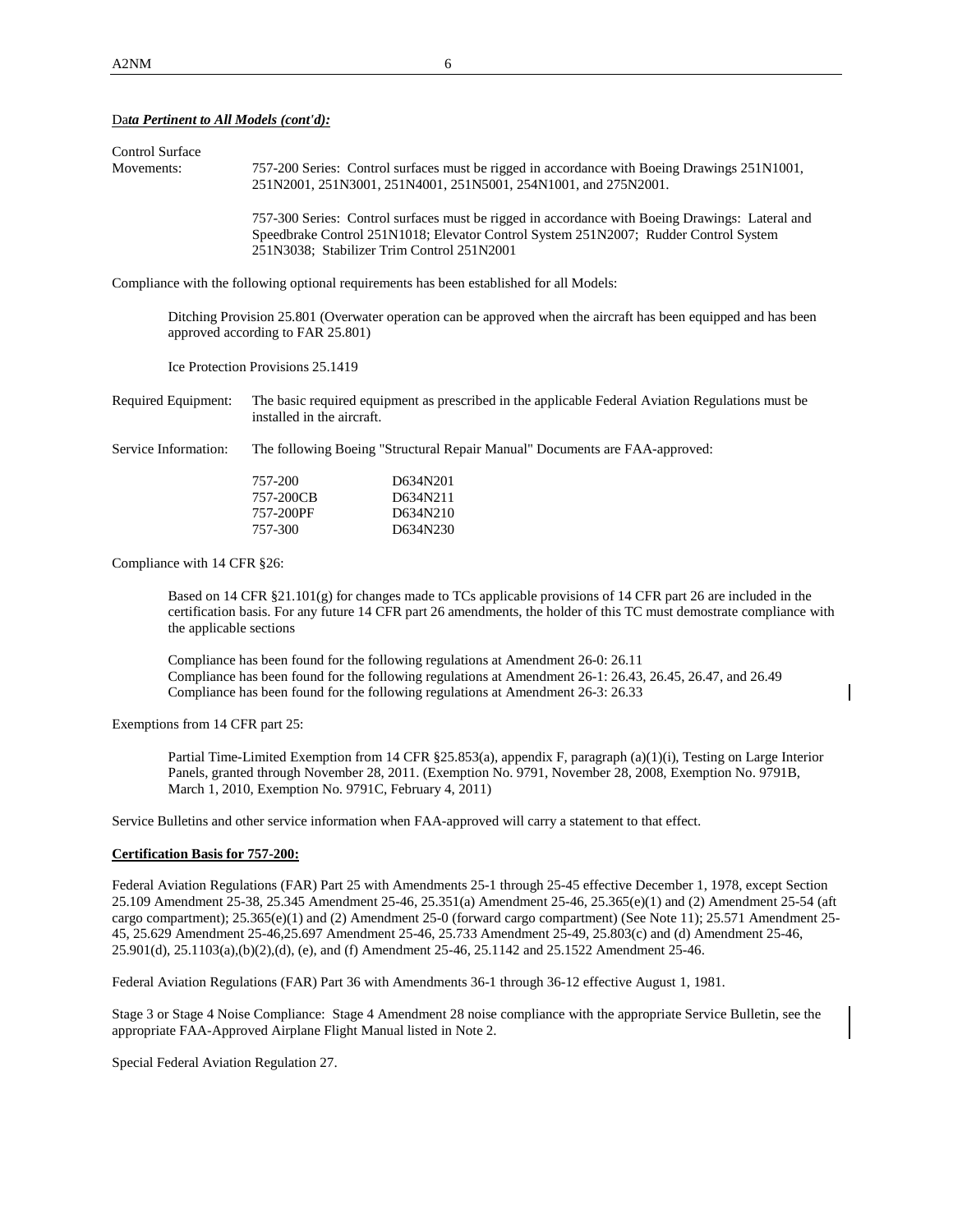### **Certification Basis for 757-200** *(cont'd):*

Equivalent safety findings exist with respect to the following regulations: 25.791 Passenger Information Signs and Placards 25.803(c)(8) Emergency Evacuation Demonstration 25.807(c) Passenger Emergency Exits 25.809(f)(1)(ii) Escape Slide Automatic Erection 25.811(e)(1) Type III Exit Handle Illumination 25.811(f) (2) Exit Band Contrast 25.811(f) Door Sill Reflectance 25.813(C) Emergency Exit Access 25.853(c) Compartment Interiors  $25.1305(a)(4)$ ,  $(a)(6)$ ,  $(c)(1)$ , and  $(c)(3)$  - Auxiliary Power Unit Instruments 25.1415(c) Survival Equipment 25.1415(d) Emergency Locator Transmitter (ELT) 25.1549(b) Powerplant and Auxiliary Power Unit Instruments

#### Exemption from FAR Part 25:

Exemption No. 5613 was granted on March 5, 1993 Exemption from FAR 25.1415(c) for survival kit attachment requirements. (Subject to Operational Procedures)

For 757-200PF: Same as 757-200 airplane plus FAR 25.783, as amended by Amendment 25-54, applicable only to the main deck cargo door, the crew entry door, and the flight deck first officer's No. 2 window; and FAR 25.723(a), Amendment 25-46.

Equivalent Safety Findings exist with respect to the following Regulations:

FAR 25.855(e) Cargo and Baggage Compartments

FAR 25.1447(c)(1) and (3) Equipment Standards for Oxygen Dispensing Units.

#### Exemption from FAR Part 25:

Exemption No. 4808 was granted on June 9, 1987 - Exemption from FAR's 25.783(g), 25.807(c)(1), 25.809(f), and 25.813(b) - to allow the carriage in the flight deck of not more than five persons other than flight crew members.

Exemption No. 4808A granted on April 17, 1997 in addition allowed the removal of the escape slides and permitted the installation of inertia reels and harness for each occupant in lieu of a rope as the escape means as specified in Exemption 4808.

Exemption No. 4808B granted on November 5, 1998 clarified condition 3 in Exemption 4808A allowing that "initial and recurrent training may be via an oral briefing".

For 757-200CB: Same as 757-200 airplane plus 25.783 Amendment 25-54, applicable only to the main deck cargo door and FAR 25.783(a), Amendment 25-46.

### **Certification Basis For 757-300***:*

Part 25 as amended by Amendments 25-1 through 25-85 for the complete airplane with the exceptions listed below;

| <b>SECTION NO.</b> | TITLE                                                 | AT AMDT. 25.-            |
|--------------------|-------------------------------------------------------|--------------------------|
| 25.101             | General                                               | 92                       |
| 25.105             | Takeoff                                               | 92                       |
| 25.109             | Accelerate-stop distance                              | 92                       |
| 25.113             | Take off distance and take off run                    | 92                       |
| 25.115             | Take off flight path                                  | 92                       |
| 25.365             | Pressurized cabin load                                | 54                       |
| 25.519             | Jacking and Tie-Down Provisions.                      | not part of the TC basis |
| 25.562             | Emergency Landing Dynamic Conditions.                 | $85*$                    |
| 25.571             | Damage Tolerance and Fatigue Evaluation of Structure. | 45                       |
| 25.735             | <b>Brakes</b>                                         | 92                       |
| 25.783             | Doors.                                                | $23,85**$                |
| 25.807             | Emergency exits                                       | 88                       |
| 25.810             | Emergency egress assist means and escape routes       | 88                       |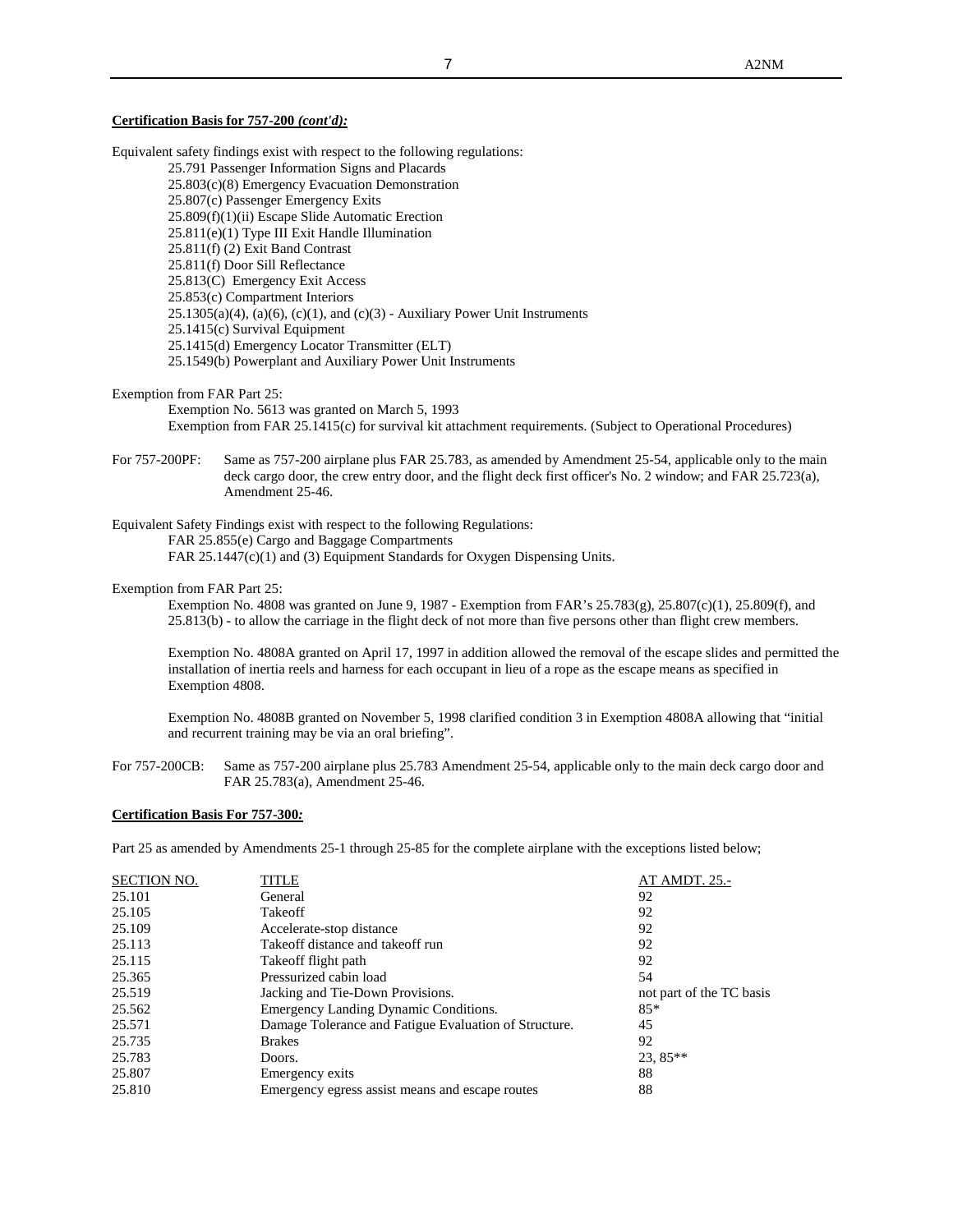| <b>SECTION NO.</b> | <b>TITLE</b>                                         | AT AMDT. 25.-            |  |
|--------------------|------------------------------------------------------|--------------------------|--|
| 25.813             | Emergency exit access                                | 75.88***                 |  |
| 25.853(d)(3)       | Improved Flammability Standards for Material Used in |                          |  |
|                    | Compartment Interiors                                | 72                       |  |
| 25.858(a)          | Cargo Compartment Fire Detection System              | not part of the TC basis |  |
| 25.1316            | <b>System Lightning Protection</b>                   | $85**$                   |  |
| 25.1419(c)         | <b>Ice Protection Flight Deck Indication</b>         | 23                       |  |
| 25.1533            | Additional operating limitations                     | 92                       |  |

### **Certification Basis for 757-300** *(cont'd):*

- \* Flight attendant seats are qualified to Technical Standard Order C127. Passenger and flight deck seats comply with 25.562(a), (b), ((c (1), (2), (3), (4), (7), and (8)). Flight deck seats also comply with § 25.562(c)(5). Stretchers are not required to comply with §25.562, for transporting non-ambulatory occupants.
- \*\* Applicable to new and significantly modified structure and systems and portions of the airplane affected by these changes. Where two amendment levels are shown for the same paragraph, the number without the asterisk  $(**)$  applies to structures, systems and portions of the airplane, which are not new or significantly modified. The structure, systems, and components, which comply with the later amendment, will be identified in a Boeing drawing approved by the FAA and JAA.
- \*\*\* Boeing has complied with §25.813 at Amendment 25-88 except for §25.813(c), which used Amendment 25-75. In addition, Boeing is providing a 13 inch aisle with a 6½ inch offset with 2 inches of cushion compression to clear the exit opening. Or, two 6 inch wide passageways that lead to an unobstructed space adjacent to each exit. Also, Boeing has complied with the placarding requirements of §25.813(c)(3) at Amendment 25-88. (Reference Issue Paper C-5)

Part 34, through Amendment 34-1, effective July 31, 1995

Part 36, with Amendments 36-1 through 36-21, effective December 28, 1995 Stage 3 or Stage 4 Noise Compliance: Stage 4 Amendment 28 noise compliance with the appropriate Service Bulletin, see the appropriate FAA-Approved Airplane Flight Manual listed in Note 2. Special Conditions for the following subjects were issued in Renton, Washington and are applicable to the 757-300.

- 1. High Intensity Radiated Fields (HIRF)
- 2. Engine Torque Loads for Sudden Engine Stoppage

Equivalent Safety Findings: The equivalent Safety findings were proposed in accordance with §21.21. The following Equivalent Safety Findings have been identified for the 757-300 airplane:

| 25.21(b)                                            | Proof of compliance                                |
|-----------------------------------------------------|----------------------------------------------------|
| 25.103                                              | Stalling speed.                                    |
| $25.107(b)(1)$ , (C)(3) & (g)                       | Takeoff speeds                                     |
| 25.111(a)                                           | Take off path                                      |
| 25.119(b)                                           | Landing climb: All-[engines]-operating             |
| $25.121(c)$ , (d), & (d)(3)                         | Climb: One-engine-inoperative                      |
| 25.125(a)(2)                                        | Landing                                            |
| 25.143(g)                                           | General                                            |
| $25.145(a)$ , (a)(1), (b)(1) - (4), (b)(6), & (c)   | Longitudinal control                               |
| $25.147(a)$ , (a)(2), (c), (d)                      | Directional and lateral control                    |
| 25.149(c)                                           | Minimum control speed                              |
| $25.161(b)$ , (c)(1), (c)(2), (c)(3), (d), & (e)(3) | Trim                                               |
| 25.175                                              | Demonstration of static longitudinal stability     |
| 25.177(c)                                           | Static directional and lateral stability           |
| $25.181(a)$ , (b)                                   | Dynamic stability                                  |
| $25.201(a)(2)$ , & (b)(4)                           | Stall demonstration                                |
| $25.207(b)$ , (c), (d), (e), & (f)                  | Stall warning                                      |
| 25.231(a)(2)                                        | Longitudinal stability and control                 |
| 25.233(a)                                           | Directional stability and control                  |
| $25.237(a)$ , (b)(1) and (b)(2)                     | Wind velocities                                    |
| 25.561                                              | General                                            |
| 25.562                                              | Emergency landing dynamic conditions               |
| 25.571                                              | Damage Tolerance & Fatigue evaluation of structure |
|                                                     |                                                    |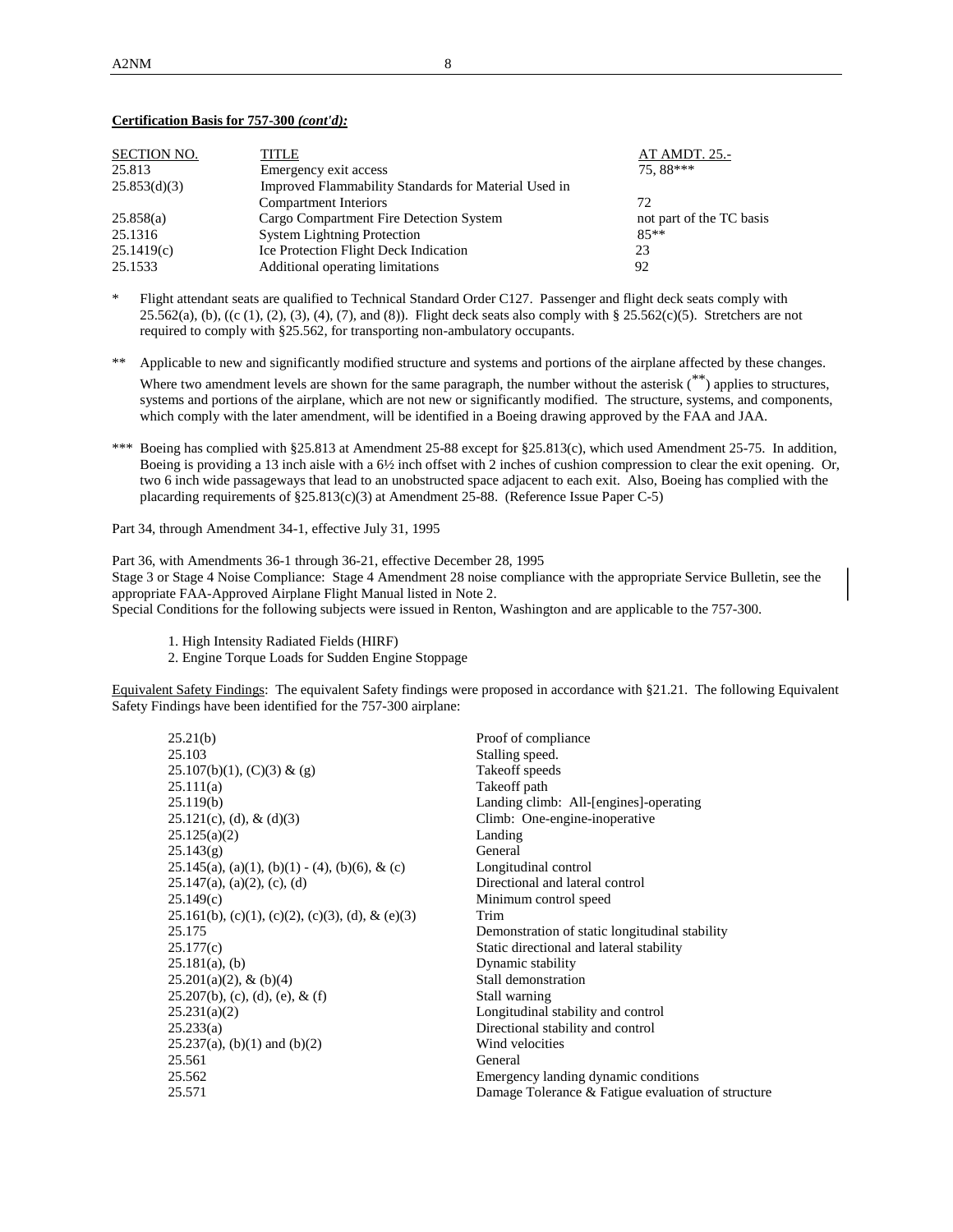## **Certification Basis for 757-300** *(cont'd):*

| Equivalent Safety Findings (cont'd): |                                                           |
|--------------------------------------|-----------------------------------------------------------|
| 25.613                               | Material Strength Properties and Design Values            |
| $25.735(f)(2)$ , (g)                 | <b>Brakes</b>                                             |
| 25.773(b)(1)(i)                      | Pilot compartment view                                    |
| 25.791 & 25.853                      | No ashtrays/Passenger Information Signs                   |
| 25.810(a)(1)(ii)                     | Escape Slides-Manual Inflation at Low Sill Heights        |
| 25.811(f)                            | Emergency exit marking                                    |
| 25.812(b)(1)(i)                      | Emergency Lighting-Text Height to Stroke-Width Ratio      |
| 25.813(c)(1)                         | Emergency Exits/Emergency Exit Access-Cushion compression |
| 25.901(d)                            | Installation (Auxiliary Power Unit)                       |
| 25.933(a)(1)(ii)                     | <b>Reversing Systems</b>                                  |
| 25.1001(c)(1) & (c)(3)               | Fuel jettisoning system                                   |
| 25.1103(e)                           | Induction system ducts and air duct systems - (APU)       |
| 25.1303(c)(1)                        | Airplane Overspeed Warning-unique aural warning           |
| 25.1305                              | Powerplant instruments                                    |
| $25.1323(c)(1)$ , & (c)(2)           | Airspeed indicating system                                |
| 25.1325(e)                           | Static pressure systems                                   |
| 25.1337                              | Powerplant instruments                                    |
| 25.1389(b)(3)                        | Position light distribution and intensities               |
| 25.1522                              | Auxiliary power unit limitations                          |
| 25.1549                              | Powerplant and auxiliary power unit instruments           |
| 25.1587(b)(2)                        | Performance information                                   |
|                                      |                                                           |

Exemptions: Exemptions were requested in accordance with Paragraph 11.25. The following exemptions have been granted for the 757-300:

Floor Warpage for Flight Deck Seats Exemption from FAR 25.562(b)(2), (Exemption No. 6600, issued April 8, 1997).

Partial exemption from FAR 25.1435(b)(1), Hydraulic Proof Pressure Test (Exemption No. 6577, issued February 25, 1997).

Ditching Equipment FAR 25.1415(c) Exemption No. 5613A, issued August 5, 1998). Exemption from 14 CFR Paragraph 25.961(a)(5) to allow a temperature limitation of 85°F for JP-4 and Jet B Type fuels (with RB211-535E4 series engines: Exemption No. 6867, issued February 24, 1999; with PW2037, PW2040, and PW2043 engines: Exemption No. 7790, issued June 3, 2002).

Exemption from 14 CFR Paragraph 25.901(c) as it relates to single failures resulting in uncontrollable high thrust conditions with Pratt & Whitney PW2037, PW2040 and PW2043 engines. (Exemption No. 7798, issued June 4, 2002). See Note 14.

### **NOTES APPLY TO ALL MODELS UNLESS OTHERWISE SPECIFIED:**

Note 1. A current weight and balance report including list of equipment included in certificated empty weight, and loading instructions must be in each aircraft at the time of original certification and at all times thereafter except in the case of operators having an approved weight control system.

> The aircraft must be loaded so that the C.G. is within specified limits at all times, considering fuel loading and usage, gear retraction, and movement of crew and passengers from their assigned positions.

Note 2. The aircraft must be operated in accordance with the FAA-Approved Airplane Flight Manual. All placards required in either the FAA-Approved Airplane Flight Manual, the applicable operating rules or the Certification Basis must be installed in the airplane.

> Boeing Document No. D631N001 is the basic FAA-Approved Flight Manual for Model 757-200 airplanes powered by RB211-535-C-37 engines.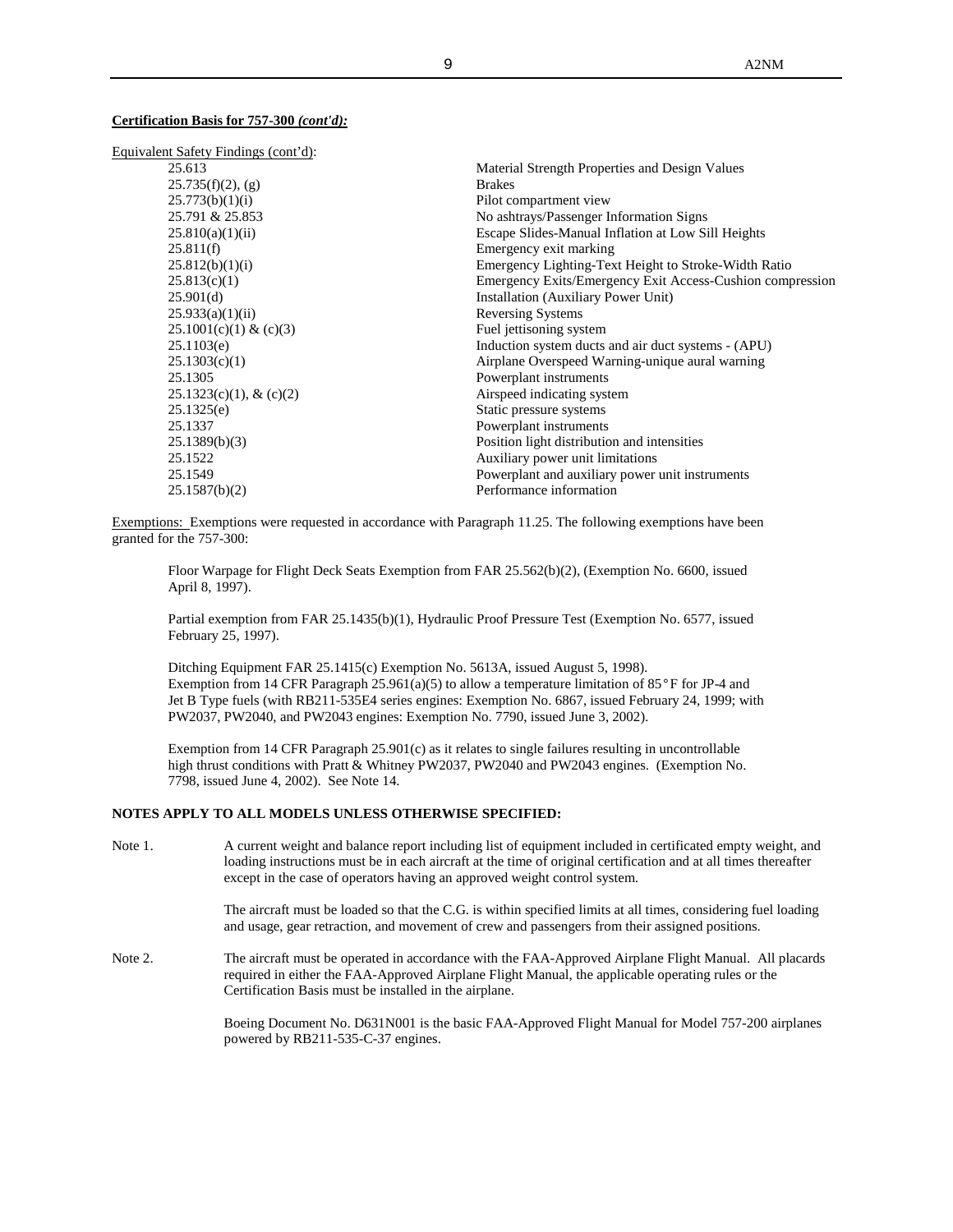Note 2 (cont'd). Boeing Document No. D631N002 is the basic FAA-Approved Flight Manual for Model 757-200 airplanes powered by P&W 2037 and P&W 2040 engines, and for Model 757-200PF airplanes powered by P&W 2037 and 2040 engines.

> Boeing Document No. D631N005 is the basic FAA-Approved Flight Manual for Model 757-200 airplanes powered by RB211-535-E4-37 and RB211-535-E4-B-37 engines, and for Models 757-200PF and 757-200CB powered by RB211-535-E4-37 engines.

Boeing Document No. D631N007.F00 is the basic FAA-Approved Flight Manual for Model 757-300 airplanes powered by RB211-535E4-37, RB211-535E4-B-37, or RB211-535E4-C-37 engines.

Boeing Document No. D631N007.F01 is the basic FAA-Approved Flight Manual for Model 757-300 airplanes powered by PW2037, PW2040 or PW2043 engines.

- Note. 3 The FAA-approved Airworthiness Limitations and Certification Maintenance Requirements (Section 9) of Boeing document D622N001-9 lists the required inspection thresholds for certain structural items, the retirement times for safe-life parts, and the Certification Maintenance Requirements (CMR). All Boeing model 757 airplanes must fully comply with the appropriate revision of this section. However, regarding the damage tolerance structural inspections contained in Subsection (B) of this section, all Boeing Model 757- 200 airplanes production line number 765 and on, must comply with Revision May 1997, or a later FAA approved revisions. Applicable to all 757-200 airplanes with production numbers lower than 765, the FAA issued Airworthiness Directive AD 2001-20-12, mandating compliance with Revision May 1997 or Revision November 1998 of Section 9. For all 757-200 airplanes equipped with PW2000 series engines, Airworthiness Directive AD 94-01-10 mandated compliance with certain inspections that are now contained within Section 9 as CMRs. For airplanes affected by these ADs, each subsequent revision to Section 9 must be approved as an alternative method of compliance (AMOC). All 757-300 airplanes equipped with Rolls-Royce RB211-535E4 series engines must comply with Revision November 1998 (or later FAAapproved revisions). All 757-300 airplanes equipped with W2000 series engines must comply with Revision May 2002 (or later FAA approved revisions).
- Note 4. Crew procedures identified as required by engineering failure analyses in Document D230N405 must not be changed unless approved by FAA engineering.
- Note 5. Door No. 2 must meet the requirements of FAR  $25.807(a)(7)(ii)$  through (viii).
- Note 6. Certification Maintenance Requirements (CMR): The CMRs are listed in either the FAA-approved Section 9 of the Maintenance Planning Data document D622N001-9 (Airworthiness Limitations and Certification Maintenance Requirements), or the applicable engine Type Certificate Data Sheet. The more restrictive requirement from these two documents shall be in force.
- Note 7. There are service bulletins which call for modifications which do not comply with the Type Certification Basis. These service bulletins are listed in Boeing Document D624N001 titled "Service Bulletin 757". The records of airplanes imported into the United States should be reviewed to ensure compliance, if the non FAA-approved service bulletins modifications have been installed.
- Note 8. Airplane line numbers 182, 189, and on, were manufactured on or after August 20, 1988, and airplane line numbers 258, 306 and on, were manufactured on or after August 20, 1990. Reference FAR 121.312(a)(1) and (2), Amendment 121-198. Airplanes 306 through 317 are exempt (Exemption No. 5176A). See Service Bulletin Index Part 3 for cross reference of line number to airplane serial number.
- Note 9. The type design reliability and performance of the Model 757-200, -200PF, -200CB, and -300 series airplanes have been evaluated in accordance with FAA Advisory Circular 120-42A and found suitable for Extended Range Operations with Two-Engine Airplanes (ETOPS) when operated and maintained in accordance with Boeing Document D011N002 "Configuration, Maintenance, and Procedures for Extended Range (ER) Operation Model 757".